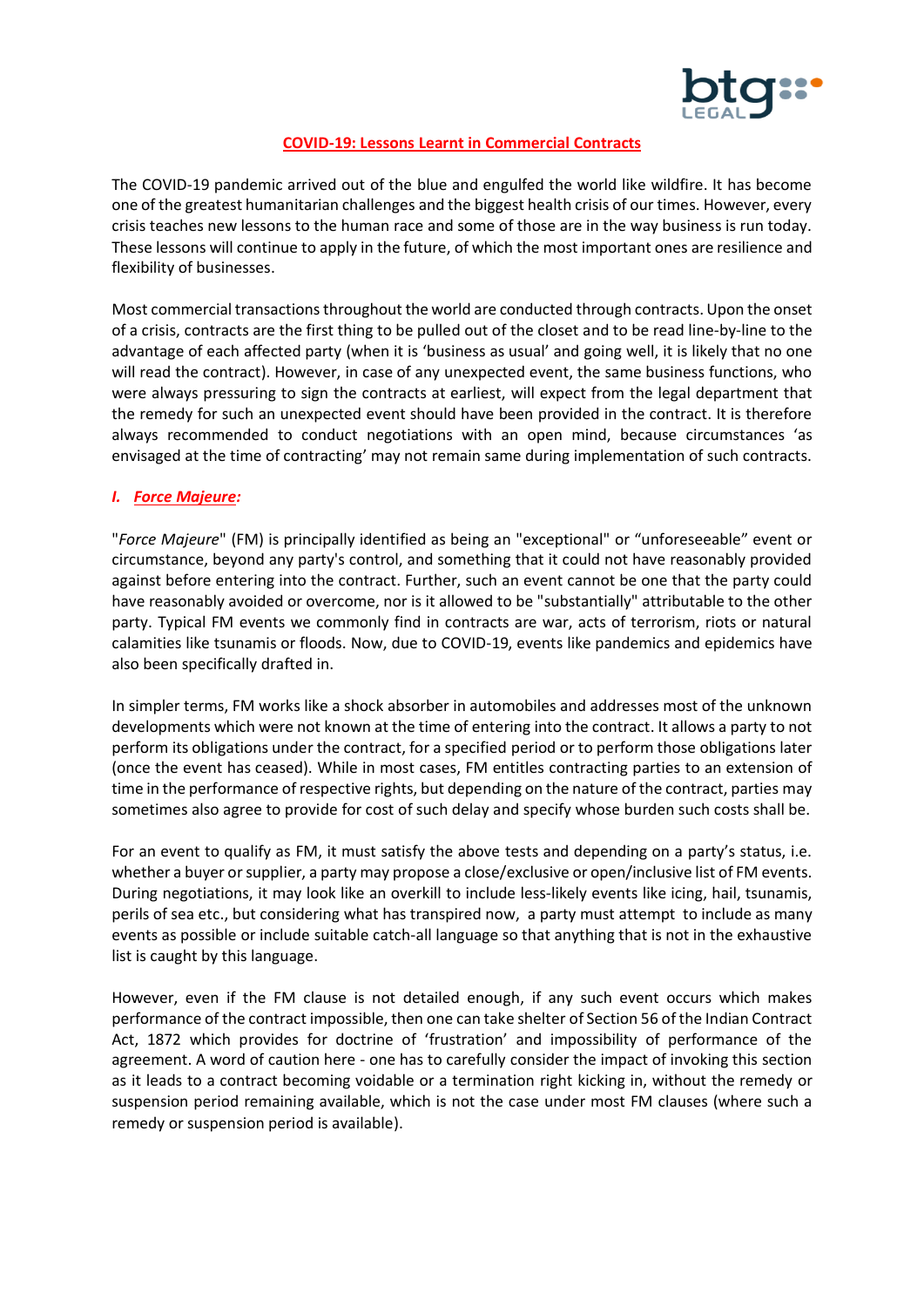There are always some logical exceptions to FM such as labour strikes in a factory, shortage of funds, financial difficulty, normal weather conditions, lack of spare part availability and likewise. Parties can certainly negotiate exceptions to the FM clause, depending on the subject matter of the contract. A FM clause may also require the affected party to take all reasonable steps to minimise the impact of the FM event and upon cessation of such event, resume performance at earliest.

# *II. Change of Law:*

While we all accept that "change is inevitable", it has become very difficult in the current environment to predict "when this change will happen". To plug this gap, one must keep some opportunity of change in every transaction including in the underlying contract. A contract is entered into based on the prevailing laws and rates of taxation. However, during the performance of the contract (especially long-term contracts), laws and taxes may change, thereby altering the risk positions of the parties. Prevailing laws and taxation rates may change, or new general or taxation laws may be promulgated or courts/government authorities may interpret or clarify a particular law in a different manner than what was interpreted at the time of entering into the contract. All these generally qualify as a "change in law", which is a clause usually found in long-term contracts, where the risk of such an event happening is higher. Under such a clause, parties agree that all additional obligations due to any change in law will be at an additional (or mutually agreed) cost. Thus, a detailed clause of "Change in Law" carries a lot of importance, especially for the supplier/contractor/service provider, as in most of the cases all impacts of the change in law are to the owner/principal/buyer's account. In the present situation, if the government comes out with a new law or imposes more taxes to combat the effect of COVID-19, a party may claim the additional cost and also seek an extension of time from the principal on this account, provided that a 'Change in Law' clause was originally agreed in the contract. This clause must therefore be properly drafted and clearly provide for the process and consequences of any kind of change in law.

## *III. Suspension:*

In case of a short-term interruption, a 'suspension' may be more helpful than resorting to a more stringent clause like FM. The suspension clause allows one party to suspend performance of obligations under the contract, usually for specified reasons and for a limited period. This clause also addresses certain exceptions of FM (like strike, shortage of funds, non-receipt of approvals etc.), as generally reasons for suspension are not insisted unless the contract is a time-bound, turnkey or construction contract. In the case of turnkey or capital intensive projects, generally manufacturing activities should not be subject to suspension otherwise all subsequent production slots or 'work in progress' may get adversely impacted, however, activities pertaining to construction/assembling at site may be suspended. Suspension is always for a limited period per incident and subject to a total time period, and before resorting to it, parties must expect to overcome this interruption within a short period. If suspension is declared from the owner's side (e.g. due to non-readiness of site or nonavailability of approvals), a contractor shall be entitled for cost and extension of time, however, if a contractor (generally, a contractor does not have suspension rights) declares suspension, he may not get any extension of time and runs the risk of incurring liquidated damages and cost overruns.

### *IV. Termination:*

All the above clauses can be resorted to with one underlying condition  $-$  i.e., that work may be resumed later or sooner (of course, within a reasonable period) or may be re-started with a higher negotiated cost. However, if it seems that an event has occurred which makes the project impossible to continue, certain key approvals will not be obtained or costs have escalated by such a margin that it is no longer viable to continue with the project, parties may resort to termination. The termination clause, being an extreme measure in a contract, must be negotiated well and must prescribe wellinformed consequences. These consequences may vary substantially depending on the nature of contract – for example, in a supply contract of a consumer product, parties may agree to refund money